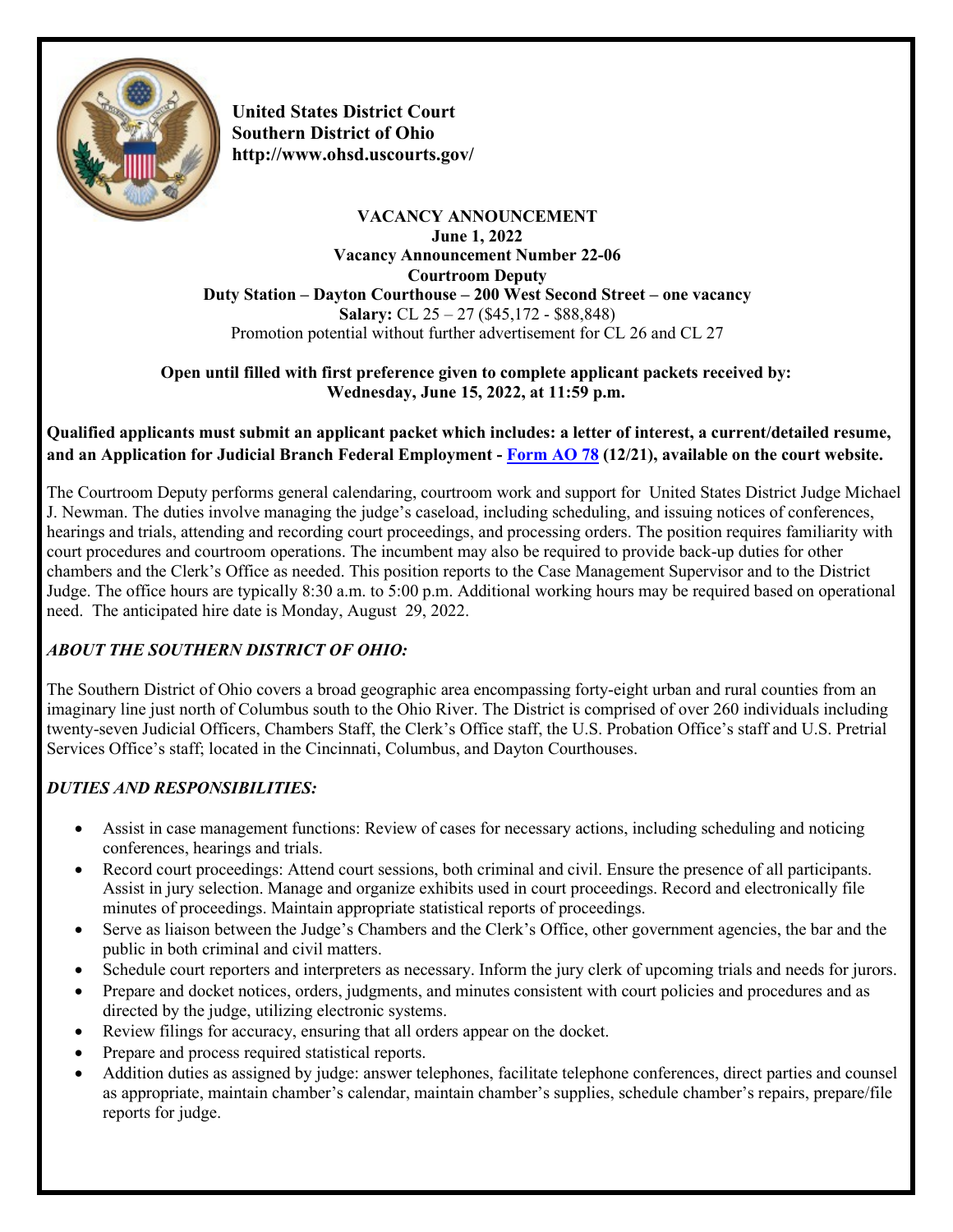*REQUIRED QUALIFICATIONS*: To be considered for this position at:

- CL-25, One year of specialized experience equivalent to CL-24.
- CL-26, One year of specialized experience equivalent to CL-25.
- CL 27, Two years of specialized experience equivalent to CL-26.

The successful applicant must have excellent communication, research, writing and interpersonal skills with the ability to work with others and have the ability to learn new technologies. The incumbent must be able to multitask, be highly selfmotivated and proactive. The ability to maintain confidentiality is essential.

*GENERAL EXPERIENCE:* Progressively responsible clerical, office, or other work that indicates the possession of, or the ability to acquire, the particular knowledge and skills needed to perform the duties of the position.

*EDUCATIONAL SUBSTITUTION:* Education above the high school level may be substituted for required general experience on the basis of one academic year (30 semester or 45 quarter hours) equals one year of general experience. Education may not be substituted for specialized experience because operational court support positions require hands-on experience to be credited as specialized experience.

*SPECIALIZED EXPERIENCE:* In addition to required qualifications, progressively responsible clerical or administrative experience requiring the regular and recurring application of clerical procedures that demonstrate the ability to apply a body of rules, regulations, directives, or laws and involve the routine use of specialized terminology and automated software and equipment for word processing, data entry or report generation. Such experience is commonly encountered in law firms, legal counsel offices, banking and credit firms, educational institutions, social service organizations, insurance companies, real estate and title offices, and corporate headquarters or human resources/payroll operations.

*PREFERRED EXPERIENCE:* The successful candidate will have knowledge of legal terminology and processes, experience in the federal judicial system and/or with electronic case filing systems and prior courtroom experience and knowledge of courtroom procedures.

Experience in using Electronic Case Filing (CM/ECF), Adobe Acrobat, Microsoft Word, Microsoft Excel, Lotus Notes; Paralegal knowledge. Extensive experience in and working with criminal and civil case management. Skill in using automated case management systems.

Juris Doctor or Executive Assistant experience preferred.

### **Benefits:**

Please review the extensive federal benefits on the United States Courts website:<https://www.uscourts.gov/careers/benefits>

#### **Conditions of Employment:**

A commitment to public service is essential. Visit the U.S. Courts website for citizenship requirements [www.uscourts.gov.](https://www.uscourts.gov/careers/search-judiciary-jobs/citizenship-requirements-employment-judiciary)

Positions with the United States Courts are considered "at will" and are not subject to the employment regulations of competitive service. Positions in the Federal Judiciary are excepted service appointments, are considered "at will" and can be terminated with or without cause.

The applicant selected will be subject to an FBI background check and continued employment contingent upon favorable suitability determination. A negative finding from the background check may result in termination of employment. Employees are subject to the [Judicial Code of Conduct for Judicial Employees.](https://www.uscourts.gov/rules-policies/judiciary-policies/code-conduct/code-conduct-judicial-employees)

All information provided by applicants is subject to verification. Applicants are advised that false statements or omission(s) of information on any application materials may be grounds for non-selection, withdrawal of an offer of employment or dismissal after being employed.

The Federal Financial Management Reform Act requires direct deposit of federal wages.